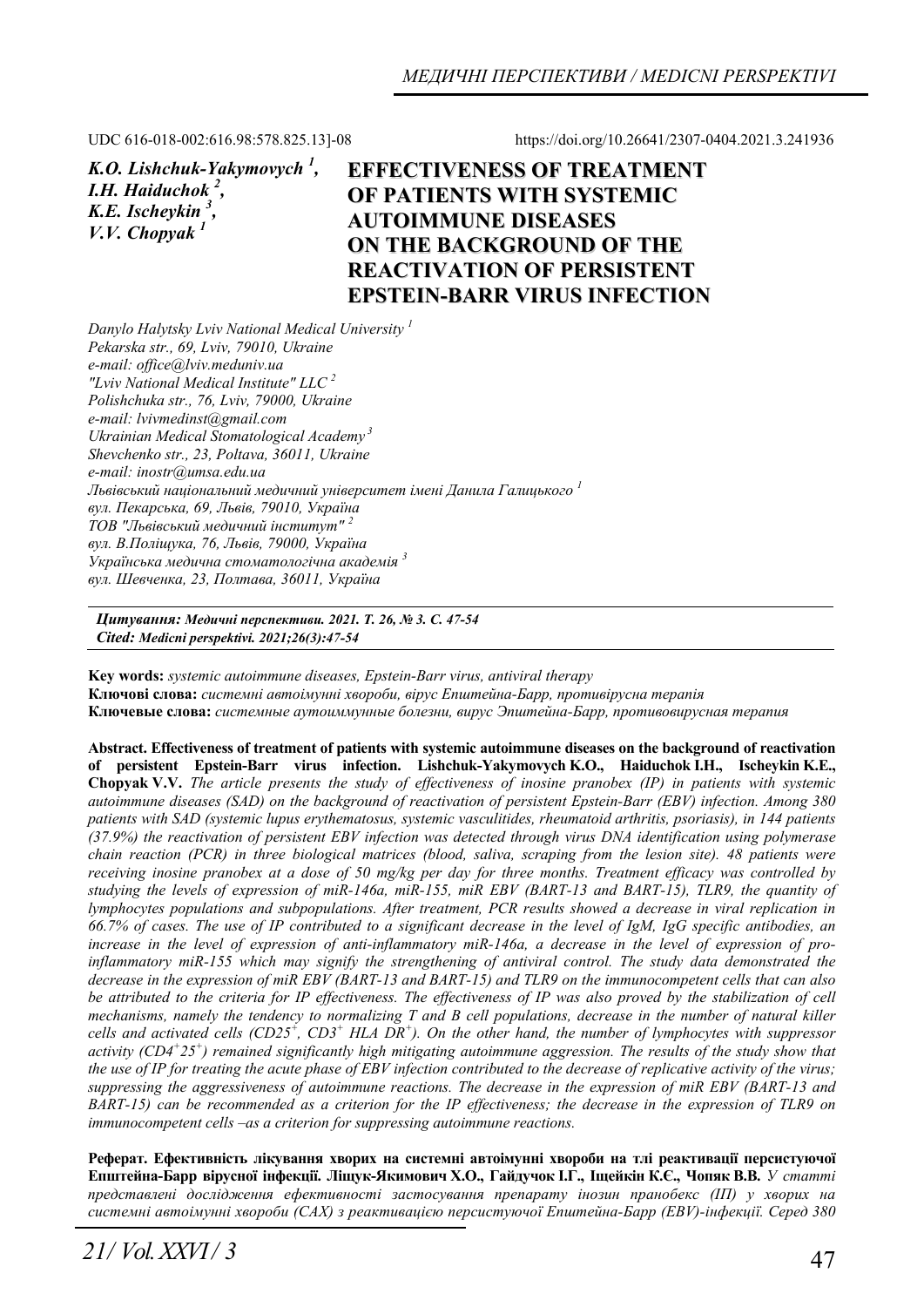хворих на САХ (системний червоний вовчак, системні васкуліти, ревматоїдний артрит, псоріаз) у 144 (37,9%) *виявлено реактивацію EBV-інфекції на основі ідентифікації ДНК – вірусу методом полімеразної ланцюгової* реакції (ПЛР) у трьох біосередовищах (кров, слина, зскрібок з місця ураження). 48 таких пацієнтів отримували інозин пранобекс (III) у дозі 50 г/кг на добу протягом трьох місяців. Контроль ефективності лікування *проводили, досліджуючи рівень експресії miR-146а, miR-155, miR EBV (BART-13 і BART-15), TLR9, кількість популяцій та субпопуляцій лімфоцитів. Після лікування за даними ПЛР спостерігалося зменшення реплікації вірусу в 66,7% випадків. Застосування ІП сприяло достовірному зниженню рівня специфічних антитіл класів IgM, IgG, підвищенню рівня експресії антизапальної miR-146а, зменшенню рівня експресії прозапальної miR-155, що може вказувати на посилення противірусного контролю. Дані проведеного дослідження вказували на зменшення експресії miR EBV (BART-13 і BART-15) та TLR9 на імунокомпетентних клітинах, що також можна віднести до критеріїв ефективності ІП. На ефективність застосування ІП вказували також* стабілізація клітинних механізмів, а саме тенденція до нормалізації Т- і В-клітинних популяцій, зменшення *числа натуральних кілерів та активованих клітин (CD25<sup>+</sup> , CD3<sup>+</sup> HLA DR<sup>+</sup> ). Натомість число лімфоцитів з супресивною активністю (CD4<sup>+</sup> 25<sup>+</sup> ) залишалось вірогідно підвищеним, стримуючи автоімунну агресію. Результати дослідження вказують, що застосування ІП для лікування реактивації персистуючої EBV-інфекції сприяло зниженню реплікативної активності вірусу; пригніченню агресивності автоімунних реакцій. Можна рекомендувати в якості критерію ефективності ІП зменшення експресії miR EBV (BART-13 і BART-15), а як критерій пригнічення автоімунних реакцій – зменшення експресії TLR9 на імунокомпетентних клітинах.* 

The average rate of Epstein-Barr virus (EBV) infection in the adult population exceeds 90% [4]. Epstein-Barr virus is known for its tropism to B cells and follicular dendritic cells; it uses its glycoprotein gp350 to bind to the CD21 receptor. However, the virus can infect many other cells in the human body, including T cells, NK cells, monocytes, endothelial cells, smooth myocytes, as well as macrophages and squamous and glandular epithelial cells. After clinical recovery, the Epstein-Barr virus remains in the body implementing a lytic cycle that involves copying viral DNA immediately with the cell's genetic material in the process of the virus's division. EBV DNA in latently infected cells can integrate into the host chromosomes, this bears the risk of not only malignant transformation but also the formation of other serious diseases, including autoimmune ones. A direct consequence of the presence of the EBV genome in lymphocytes is immune disfunction which is manifested by two contrary processes: simultaneous selective inhibition and excessive stimulation of immune system factors [1, 3, 14]. When EBV infects cells, it produces its transcription factors that complement EBNA2 antigen increasing the risk of systemic lupus erythematosus, multiple sclerosis, rheumatoid arthritis, juvenile idiopathic arthritis, inflammatory bowel diseases, coeliac disease and Type 1 diabetes. The development of the disease can be divided into two stages: stage  $1 -$  is determined by a genetic predisposition to an autoimmune disease associated with the HLA complex; stage  $2 - is$ associated with the influence of numerous epigenetic triggers that increase the risk of the disease [2, 12].

The scientific data demonstrates a high EBV viral load in patients with systemic lupus erythematosus that correlates with the disease activity and does not depend on the use of immunosuppressive drugs [5, 14]. Therefore, the treatment of systemic

autoimmune diseases (SAD) is not an easy task due to systemic damage to various organs and systems, the use of immunosuppressive therapy, etc. However, since EBV complicates the course of the SAD and directly leads to the malfunction of the immune system, the use of antiviral therapy is necessary [4, 17].

Hence, the objective of this research was to study the effectiveness of antiviral medication in patients with systemic autoimmune diseases based on the research of immune-related mechanisms and molecular genetic values.

#### **MATERIALS AND METHODS OF RESEARCH**

The study involved 380 patients with SAD (70 patients with systemic lupus erythematosus, 90 – with systemic vasculitides, 120 – with rheumatoid arthritis, 100 – with psoriasis), who underwent inpatient or outpatient treatment at the Rheumatology Division of Lviv Regional Clinical Hospital and Lviv Regional Clinical Diagnostic Center, which are among the clinical sites of the Department of Clinical Immunology and Allergology of the Danylo Halytskyi National Medical University of Lviv. The control group consisted of 20 apparently healthy individuals of the corresponding group and sex. The research was conducted in accordance with the principles of bioethics set out in the WMA Declaration of Helsinki – "Ethical principles for medical research involving human subjects" and "Universal Declaration on Bioethics and Human Rights" (UNESCO).

EBV DNA was identified through polymerase chain reaction (PCR) with the use of AmpliSens diagnosticum (Russia) on Rotor Green 6000 (Corbet Research, Australia) simultaneously in three biological matrices (blood serum, saliva and posterior pharynx mucous scraping). To determine the level of specific antibodies, the enzyme-linked immunosorbent assay was conducted with the help of Stat Fax® 303 Plus was applied. Phenotypic characte-

48 *Licensed under CC BY 4.0* 

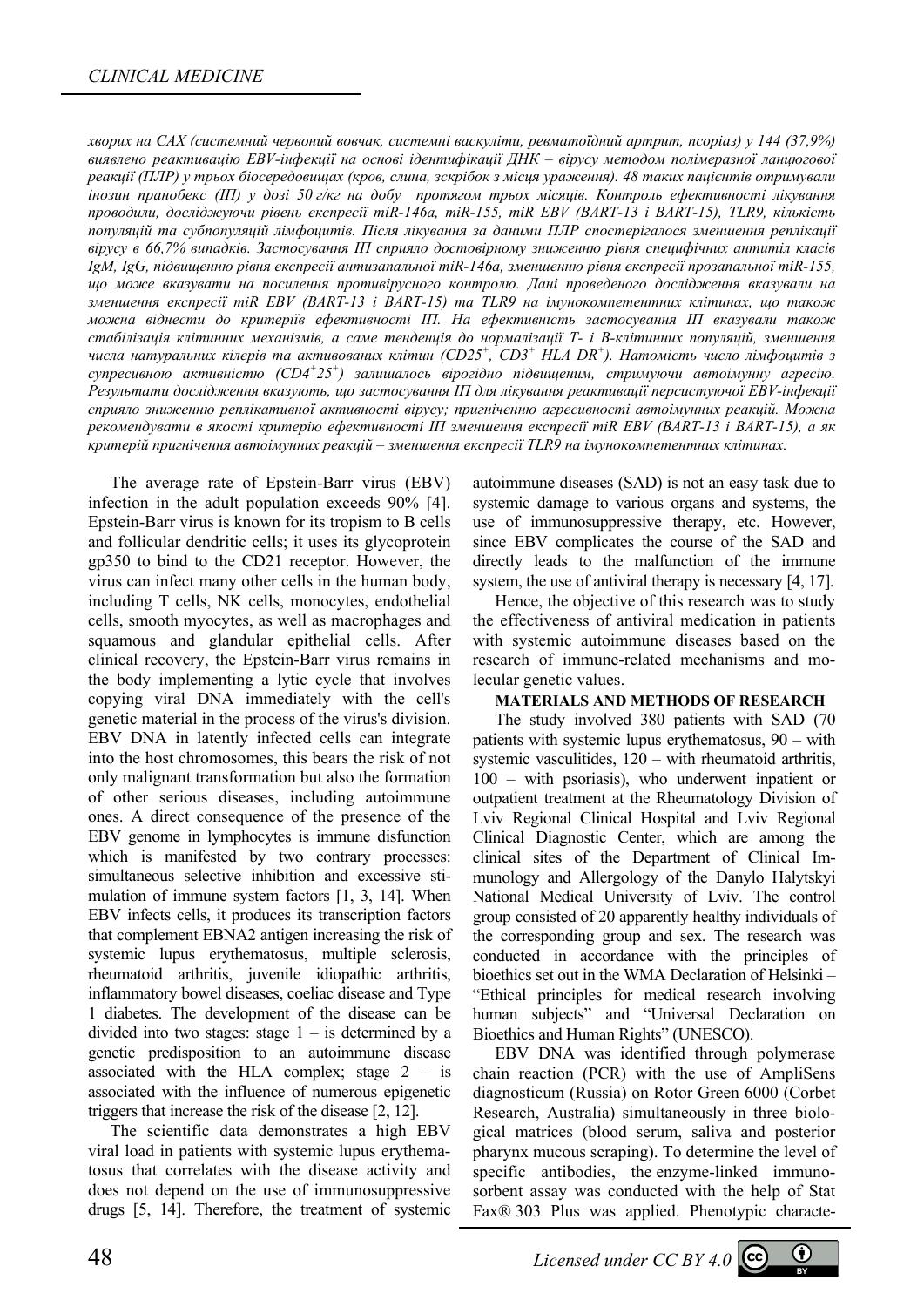ristics of lymphocytes were determined through flow cytofluorimetry with the use of monoclonal antibodies on a Beckton Dickinson cytofluorimeter (USA). Expressions of MiR-146а and miR-155; miR-BART 13, 15 in serum samples were determined in stages. First, the total RNA was isolated with the help of mirVana TM PARIS TM (Ambion, USA); then miRNAs were determined using reverse transcription and real-time PCR. The reverse transcription was performed with the use of High Capacity cDNA Reversе Transcription Kit (Applied Biosystems, USA), specific primers for each miRNA and total RNA [6]. Real-time quantitative PCR was performed using TaqMan MicroRNA assays (Applied Biosystems, USA). MiRNA level was presented in conditional units (CU) calculated using the appropriate formula. Amplification was performed using 7500 Fast Real\_time PCR (Applied Biosystems, USA). The obtained data were analyzed with the use of 7500 Fast Real time PCR database. The study was conducted at the Department of General and Molecular Pathophysiology of Bohomolets Institute of Physiology of the National Academy of Sciences of Ukraine. The study of TLR9 was performed based on CD123 detection <sup>+</sup> on peripheral blood mononuclear cells using flow cytofluorimetry with the use of flow cytofluorometry and Beckton Dickinson test system (USA) [16].

All above-mentioned studies were conducted before treatment and after the completion of three courses of therapy with inosine pranobex. After the completion of the treatment course, PCR was performed after 1.5-2 months in order to reduce the number of false-positive results.

The methods of descriptive statistics are used to describe the initial state of the main groups. For quantitative indicators, the normality of data distribution in groups was checked using the Shapiro-Wilk test. In the vast majority of cases, the presence of a Gaussian distribution is established. Comparison of groups is carried out by means of Student's t-test for independent samples or by means of Paired Student's ttest. In the case of a non-Gaussian distribution, the comparison of groups was carried out using the Mann-Whitney. The null hypothesis is rejected at  $p<0.05$  [9].

#### **RESULTS AND DISCUSSION**

Enzyme-linked immunosorbent assay (ELISA) revealed EBV-specific antibodies (Table 2). Based on the EBV DNA identification in various biological matrices, the reactivation of persistent EBV infection was detected in 144 patients (37.9%) by polymerase chain reaction (PCR). In the remaining 236 patients  $(62.1\%)$ , the latent phase of EBV infection was identified based on the absence of EBV DNA. The clinical manifestations of the viral infection largely depended on the pathogen concentration, the stage of its replication, the activity of immune response to the pathogen, regimen and duration of the background therapy.

In the group of patients with SAD, 48 patients with EBV DNA  $(+)$  were selected: men – 11 (22.9%), women – 37 (77.1%) aged 18-38 (27,5 $\pm$ 5,1 years). In addition to the background treatment, all patients with SAD on the background of the reactivation of persistent EBV infection were prescribed inosine pranobex at a dose of 50 mg/kg per day for three months as antiviral therapy. Serological, molecular genetic and immunological studies of patients with EBV DNA (+) were performed before the start of treatment and 3 months after the start of treatment. These patients did not receive any immunotropic drugs; potentially neurotoxic, hepatotoxic drugs; drugs that, according to the researcher, could affect the result of the study. The studies of specific IgG IgM, humoral and cell-mediated immunity values were performed before treatment and after the end of a three-month course of inosine pranobex. Identification of EBV DNA in three biological matrices was conducted 1.5-2 months after the end of the treatment in order to reduce the number of false-positive results.

Molecular genetic and serological studies of patients with SAD with the reactivation of persistent EBV infection conducted before and after IP treatment in addition to background therapy. EBV DNA was detected only in one matrix in 21 patients  $(in blood - 1; in saliva - 6; in mucous scrapings - in$ 14 patients). EBV DNA was detected in several biological matrices in 27 patients with SAD: 25 patients – in two biological matrices (3 patients –  $blood + saliva$ , 22 patients – saliva + mucous scraping); 2 patients – in three biological matrices  $(blood + saliva + mucous scarping).$ 

After treatment with inosine pranobex, EBV DNA was detected in 16 patients with SAD; the virus was detected in several matrices only in 9 patients compared to 27 patients before treatment. As it can be seen from the data in Table 1, after IP treatment the number of patients with EBV DNA(+) generally decreased by  $3.0$  times, namely in the blood – by 2.0 times, in the posterior pharynx mucous scrapings – by 3.6 times, and in saliva – by 2.0 times. Thus, the viral load – and, therefore, the effectiveness of treatment with inosine pranobex – after the 3-month treatment course in patients with SAD was 66.7%.

Large amounts of antibodies are found in blood serum, extracellular fluid and other secretions providing a humoral response. At the same time, a certain amount of antibodies can be found on the surface of the membranes of macrophages and lymphocytes, which function as receptors for antigens; they also participate in the cellular immune response [4, 15].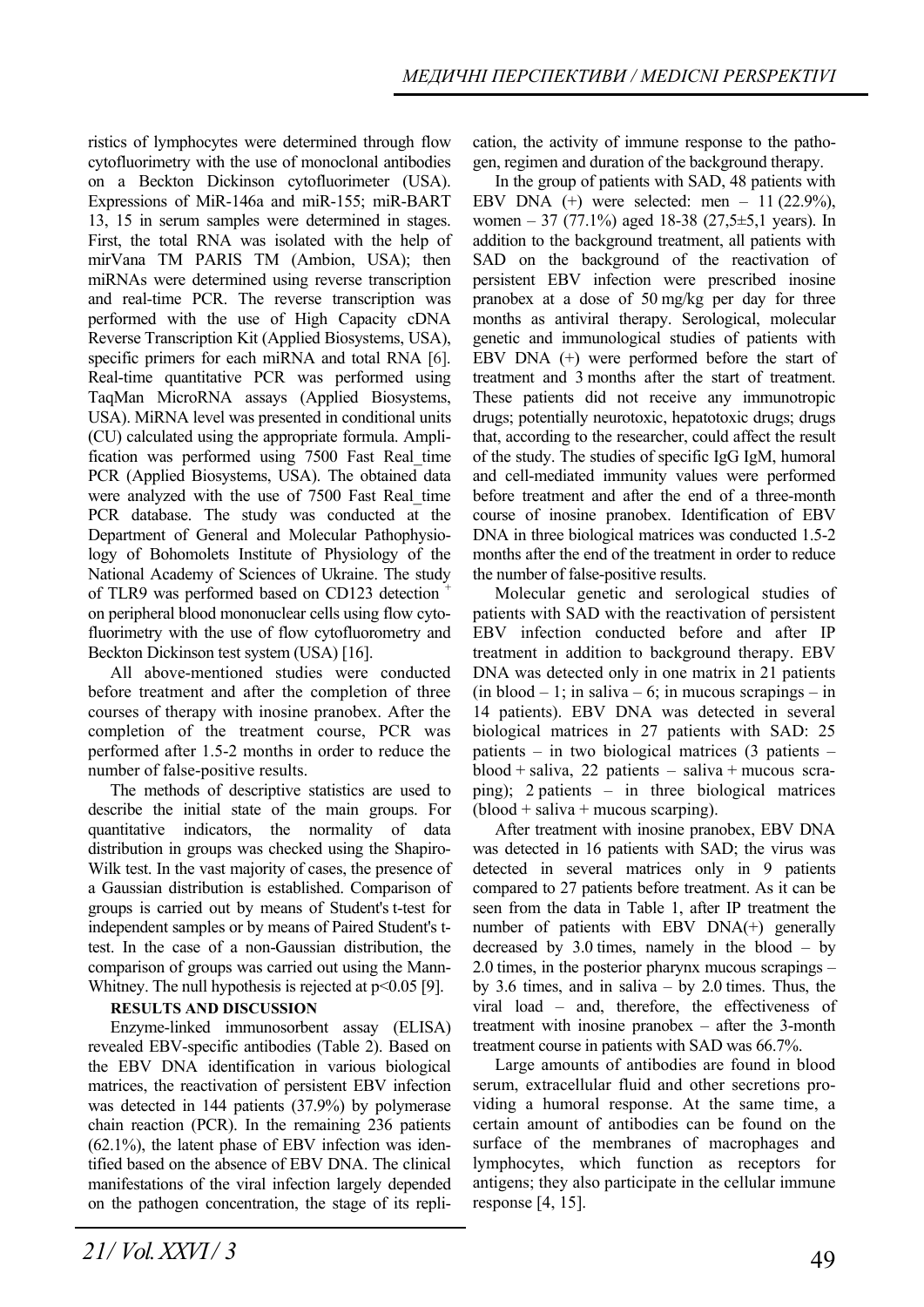## **Results of EBV DNA identification in patients with systemic autoimmune diseases on the background of the reactivation of persistent EBV infection before and after treatment with inosine pranobex**

| <b>Values</b>          | Patients with EBV DNA $(+)$ (n = 48) |                  |  |
|------------------------|--------------------------------------|------------------|--|
|                        | before treatment                     | after treatment  |  |
| Saliva                 | $6(12.5\%)$                          | $3(6.3\%)**$     |  |
| <b>Mucuos scraping</b> | 36 (75.0 $%$ )                       | $10(20.8\%)$ *** |  |
| <b>Blood</b>           | $6(12.5\%)$                          | $3(4.2\%)**$     |  |

Notes: \*– p<0,05; \*\*– p<0,01; \*\*\*– p<0,001 significant difference between patients who received IP before and after treatment.

As it can be seen from the data in Table 2, the level of IgМ VCA EBV decreased by 3.1 times (р<0.01) after IP treatment; however, it turned out to be 1.7 times higher compared to the control group  $(p<0.05)$ . IgG VCA EBV concentration was statistically and significantly lower by 2.5 times (р<0.001) after IP treatment and 1.3 times higher compared to the control group ( $p<0.05$ ). The quantity of specific IgG EBNA EBV in patients after treatment was 1.5 times lower than before treatment  $(p<0.05)$  and remained significantly high  $(p<0.05)$ compared to the control group. Therefore, the use of antiviral therapy contributed to reducing the activity of the humoral component of the immune system, which illustrated, on the one hand, the viral reduction, on the other hand – inhibition of autoantibodies production.

*Table 2* 

# **The level of specific IgМ VCA, IgG VCA and IgG EBNA antibodies in the blood serum of patients with reactivation of persistent EBV infection, who received IP in addition to the background therapy compared to healthy individuals (M±m)**

| <b>Values</b>       |           | <b>Healthy individuals</b><br>$(n = 20)$ | Patients with EBV DNA $(+)$ (n = 48) |                        |
|---------------------|-----------|------------------------------------------|--------------------------------------|------------------------|
|                     |           |                                          | <b>Before treatment</b>              | <b>After treatment</b> |
| <b>IgM VCA EBV</b>  | <b>CU</b> | $0.89 + 0.08$                            | $4.55 \pm 1.08$ **^                  | $1.51 \pm 0.45$ *^     |
| <b>IgG VCA EBV</b>  | CU        | $31.2 \pm 3.45$                          | 99.9 $\pm$ 5. 11***^                 | $39.9 \pm 4.23$        |
| <b>IgG EBNA EBV</b> | <b>CU</b> | $17.9 \pm 2.59$                          | $85.7 \pm 4.23$ *^                   | $58.7 \pm 4.23$ *^     |

**Notes:**  $* - p < 0.05$ ;  $** - p < 0.01$ ;  $*** - p < 0.001$  significant difference between groups of patients before and after treatment with IP in addition to the background therapy;  $\land$  –  $p<0.05$ ;  $\land\land$  –  $p<0.01$ ;  $\land\land\land$  –  $p<0.001$  significant difference between patients, who received IP before and after treatment, and healthy individuals.

Our next task was to study the expression of TLR9<sup>+</sup>CD123<sup>+</sup>on monocytes and lymphocytes of peripheral blood, the levels of miR-146а, miR-155 and EBV (BART-13, BART-15) in blood serum of

patients with systemic connective tissue diseases and reactivation of persistent EBV infection [1] before and after treatment with inosine pranobex.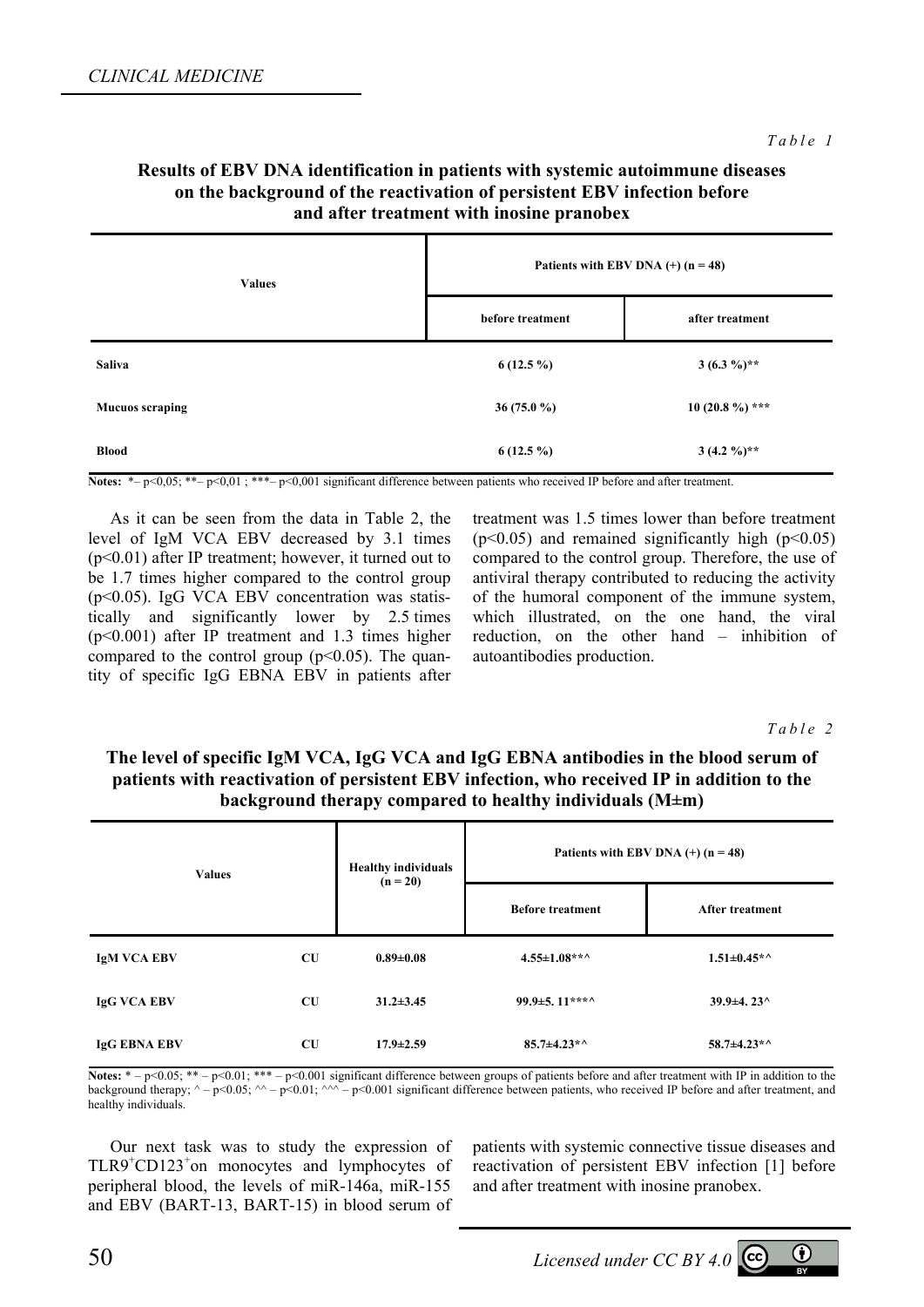The studies of expression levels of  $TLR9<sup>+</sup>CD123<sup>+</sup>$ on monocytes, lymphocytes and granulocytes of peripheral blood of patients with systemic connective tissue diseases and reactivation of persistent EBV infection before and after treatment with inosine pranobex (Table 3). As it can be seen from the data in the Table, after treatment  $TLR9<sup>+</sup>CD123<sup>+</sup>$ 

expression decreased by 1.7 times  $(p<0.05)$  in monocytes and 1.9 times  $(p<0.01)$  in lymphocytes, but it remained significantly and statistically higher  $(p<0.001)$  compared to the controls. In contrast, TLR9+CD123+ expression levels in granulocytes after treatment with inosine pranobex only tended to decrease without a significant difference (>0.05).

*Table 3* 

# **Expression values of TLR9<sup>+</sup> CD123<sup>+</sup> on monocytes and lymphocytes of peripheral blood of patients with systemic connective tissue diseases and reactivation of persistent EBV infection before and after treatment with inosine pranobex (M±m)**

| Values $(\% )$ |              | <b>Healthy individuals</b><br>$(n = 20)$ | Patients with EBV DNA $(+)$ (n=48) |                       |
|----------------|--------------|------------------------------------------|------------------------------------|-----------------------|
|                |              | before treatment                         |                                    | after treatment       |
| $TLR9+CD123+$  | monocytes    | $0.03 \pm 0.01$                          | $0.17 \pm 0.04$ ***^^              | $0.10\pm0.05***$      |
|                | lymphocytes  | $0.80 \pm 0.12$                          | $3.34 \pm 0.99$ ***^^              | $1.74 \pm 0.69$ ***^^ |
|                | granulocytes | $0.014 \pm 0.002$                        | $0.025 \pm 0.011$                  | $0.019 \pm 0.009$     |

Notes: \*  $-p<0.05$ ; \*\*  $-p<0.01$ ; \*\*\*  $-p<0.001$  significant difference compared to controls; ^  $-p<0.05$ ; ^^ \*\* $-p<0.01$ ; ^^^  $-p<0.001$  significant difference between groups of patients before and after treatment.

The obtained data provide direct evidence of the participation of TLR9 in the immune response that prepares pathogen for interaction with T cells for the further development of the adaptive immune response. The infection has been proved to be one of the main factors influencing the changes in TLRs expression. TLRs expression level directly correlates with the severity of the process; in some cases it allows us to consider these receptors as early markers of infection. Depending on the nature of the pathogen, there is an increase in the expression of certain TLRs [7, 9]. In such a case, the synthesis and secretion of pro-inflammatory cytokines intensify, which leads to the development of inflammatory response with activation of all possible systems of defense against infectious agents [5, 13]. Under certain conditions, TLR9 can recognize its DNA that leads to producing autoantibodies to DNA [4, 9]. It is also known that EBV can regulate the expression of the mentioned receptors and, therefore, it is believed that it can be one of the mechanisms of autoaggression [11, 15].

Thus, the results of our studies demonstrate a significant decrease in TLR9 expression on immunocompetent cells after antiviral treatment. These data can justify the reduction of viral load, decrease of the activity of autoaggression reactions and inflammatory process.

An important function of miRNA is to control viral replication upon the infection and its resistance to antiviral factors. EBV was one of the first human viruses, in which miRNA expression was detected; MiRNAs can be used as targets for detecting the virus itself during in-situ hybridization [10].

We conducted the analysis of the values of expression levels of miR-146а, -155, miR-EBV (BART-13, BART-15) in blood serum of healthy individuals and patients with systemic connective tissue diseases and reactivation of persistent EBV infection phase before and after treatment with inosine pranobex (Table 4).

The results of the analysis in the study groups were tested for normality of statistical value distribution (U/6) and presented in conventional units (CU).

As it can be seen from the data in Table 4, after treatment with inosine pranobex, the level of expression of anti-inflammatory miR-146а significantly increased by 2.5 times  $(p<0.01)$ , but it remained significantly lower if compared to healthy individuals ( $p<0.05$ ), which can prove the increase of antiviral defense due to activation of the humoral component of innate immunity. The level of expression of pro-inflammatory miR-155 also significantly  $(p<0.05)$  decreased by 1.7 times and remained 2.3 times higher as compared to the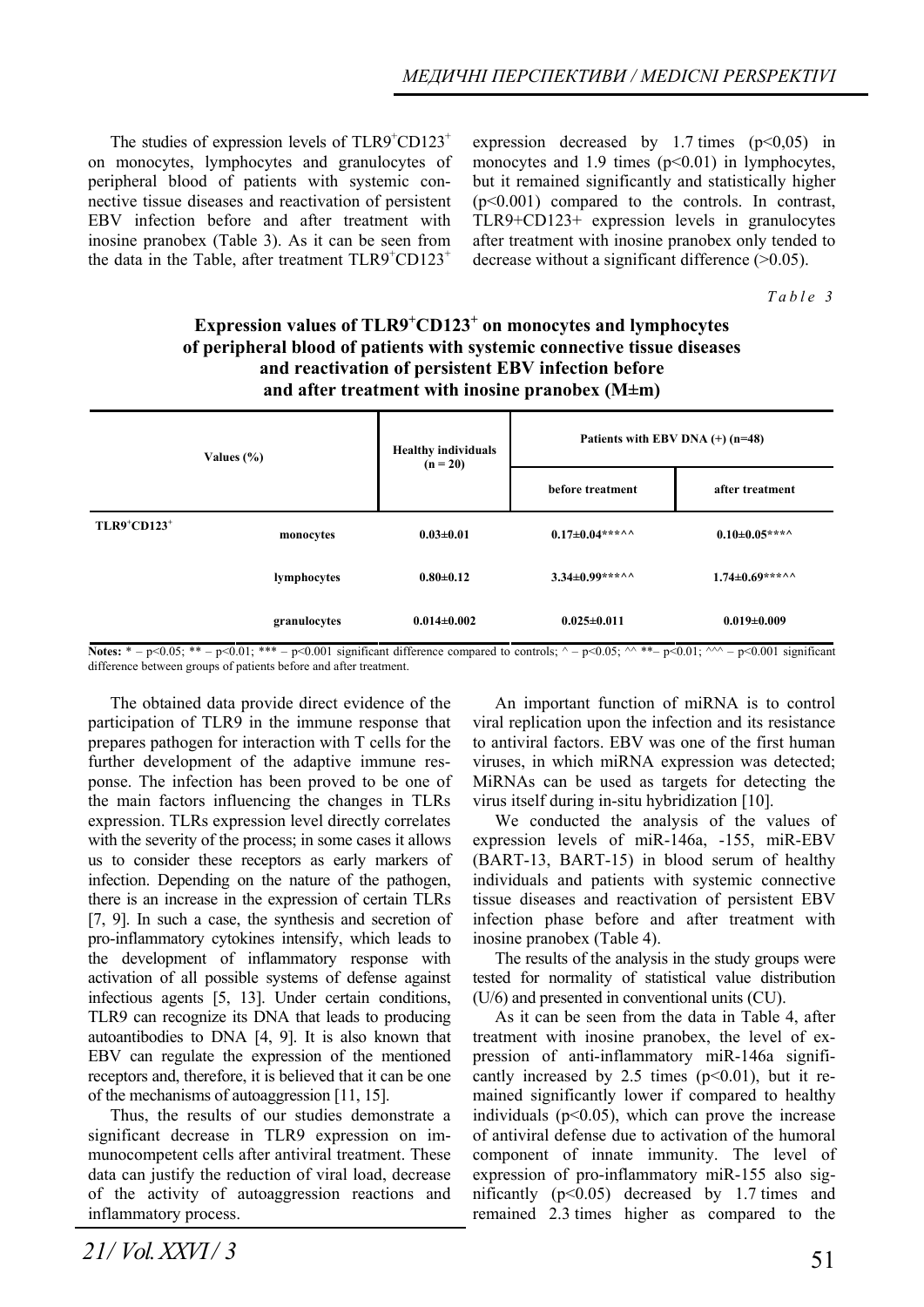controls ( $p<0.01$ ). Overexpression of miR-155 is also known to exhibit antiviral effects. As for miR EBV BART-13 і BART-15, their expression significantly  $(p<0.05)$  decreased by 1.7 and 1.6 times after treatment, which also confirms the effectiveness of inosine pranobex in the treatment of patients with SAD on the background of the reactivation of persistent EBV infection [5, 8].

*Table 4* 

## **Levels of miR-146а, miR-155 expression in blood serum of healthy individuals and patients with systemic connective tissue diseases and reactivation of persistent EBV infection before and after treatment with inosine pranobex**

| <b>Values</b><br>(CU:U/6)     | <b>Healthy individuals</b><br>$(n = 20)$ | Patients with EBV DNA $(+)$ (n =48) |                           |  |
|-------------------------------|------------------------------------------|-------------------------------------|---------------------------|--|
|                               |                                          | <b>Before treatment</b>             | After treatment           |  |
| miR-146a                      | 0.18                                     | $0.04***$                           | $0.10***$                 |  |
| $m$ i R $-155$                | 0.04                                     | $0.15***$                           | $0.09***$                 |  |
| <b>BART-13*10<sup>6</sup></b> | 0.00(0.00.0.01)                          | $7.01~(0.05; 53.52)$ ***            | 4.07 (0.03; 35.22) *** ^  |  |
| $BART-15*10^6$                | 0.00(0.00, 0.00)                         | $0.56(0.01; 6.33)$ ***              | $0.36(0.008; 4.03)$ *** ^ |  |

**Notes:**  $* - p \le 0.05$ ;  $** - p \le 0.01$ ;  $*** - p \le 0.001$  significant difference compared to the controls  $\land - p \le 0.05$ ;  $\land \land - p \le 0.01$ ;  $\land \land \land - p \le 0.001$  significant difference between groups of patients before and after treatment.

Therefore, the increase in anti-inflammatory miR-146а expression, the decrease in pro-inflammatory miR-155 expression simultaneously with significantly low expression of viral miR EBV (BART-13 and BART-15) after treatment can prove the effectiveness of inosine pranobex as antiviral therapy in patients with SAD for treatment of the reactivation of persistent EBV infection.

We analyzed the patterns of lymphocyte populations and subpopulations in healthy individuals and patients with systemic connective tissue diseases and reactivation of persistent EBV infection before and after treatment with inosine pranobex (Table 5).

*Table 5* 

# **Patterns of lymphocyte population and subpopulations in healthy individuals and patients with systemic connective tissue diseases and reactivation of persistent EBV infection before and after treatment with inosine pranobex (М±m)**

| Values $(\% )$                            | <b>Healthy individuals</b> | Patients with EBV DNA $(+)$ (n=48) |                                                |  |
|-------------------------------------------|----------------------------|------------------------------------|------------------------------------------------|--|
|                                           | $(n = 20)$                 | before treatment with IP           | after treatment with IP                        |  |
| $CD3+$ lymphocytes                        | $68.3 \pm 5.10$            | $77.5 \pm 5.12$                    | $72.9 \pm 3.12$                                |  |
| $CD3^+/4$ lymphocytes                     | $36.3 \pm 3.26$            | $48.0 \pm 4.64*$                   | $43.7 \pm 3.05$                                |  |
| $CD3^+/8^+$ lymphocytes                   | $20.6 \pm 3.91$            | $29.7 \pm 2.45^*$                  | $24.5 \pm 2.21$                                |  |
| $CD19+$ lymphocytes                       | $11.7 \pm 1.67$            | $19.2 \pm 2.12^*$                  | $12.2 \pm 2.43$ <sup><math>\wedge</math></sup> |  |
| $CD16^{+}/56^{+}$ lymphocytes             | $9.77 \pm 1.49$            | $16.5 \pm 1.67^*$                  | $13.8 \pm 1.89$                                |  |
| $CD25^+$ - lymphocytes                    | $9.15 \pm 2.09$            | $20.2 \pm 3.29**$                  | $15.3 \pm 2.76^*$                              |  |
| $CD3^+$ HLA DR <sup>+</sup> - lymphocytes | $15.1 \pm 1.17$            | $34.1 \pm 3.46^*$                  | $20.9 \pm 1.46$ *^^                            |  |
| $CD4^+/25^+$ lymphocytes                  | $8.29 \pm 1.08$            | $18.2 \pm 2.16$ **                 | $19.9 \pm 1.96$ **                             |  |

Notes:  $* - p \le 0.05$ ;  $** - p \le 0.01$ ;  $*** - p \le 0.001$  significant difference compared to controls;  $\land - p \le 0.05$ ;  $\land^* ** - p \le 0.01$ ;  $\land^* \land - p \le 0.001$  significant difference between subgroups of patients.

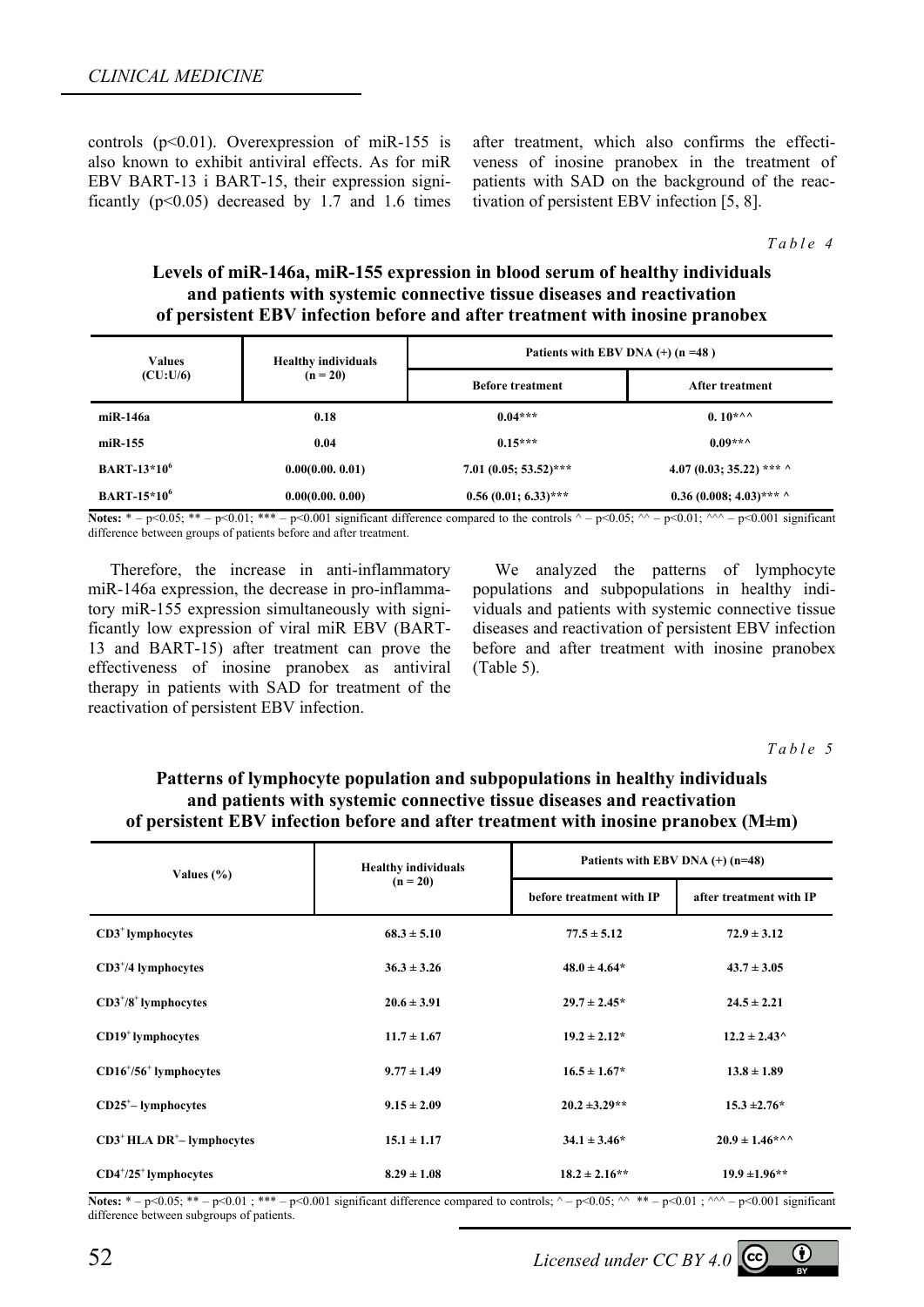As it can be seen from the data in Table 5, after treatment with inosine pranobex the quantity of T cells and their subpopulations (T helper cells and cytotoxic T lymphocytes) tended to decrease and turned out to be slightly higher as compared to healthy individuals, but without a significant difference ( $p$ >0.05). The number of CD16<sup>+</sup>/56<sup>+</sup>lymphocytes also decreased by 1.3 times after treatment, but without a significant difference (p $>0.05$ ). After treatment the number of CD19<sup>+</sup>lymphocytes, CD25<sup>+</sup>-lymphocytes (p<0.05) and  $CD3+HLADR<sup>+</sup>$  lymphocytes significantly decreased ( $p<0.01$ ). The number of regulatory T-cells  $(CD4<sup>+/25<sup>+</sup></sup>$ -lymphocytes) did not significantly change after treatment; however, it remained significantly higher by 2.4 times as compared to the data of healthy individuals ( $p<0.01$ ). The results of some studies show that EBV directly attacks immune cells during activation and manages to avoid immune response control, protecting the infected cell from identification and affecting the functions of this cell. A pathogenic feature of reactivation of persistent EBV infection is predominant damage of effector cells – T cells and NK cells; Damage of T cells can trigger a more unfavorable course of autoaggression

[6, 10]. Besides, there are reports that in patients with chronic EBV infection on the background of decreasing T cells, there is an increase in B cells with CD20 markers that causes the development of B-cell lymphomas [6]. There is a direct link between EBV infection and the activation of autoimmune reaction turning B and T cells into autoreactive cells [7, 8].

In our case, the quantity of B and T effector cells slightly decreased after treatment, though remained higher than in healthy individuals. Our results may demonstrate, on the one hand, the suppression of antibody- and cell-dependent autoaggression and, on the other hand, the formation of an effective antiviral cell-type immune response.

#### **CONCLUSIONS**

Thus, the use of inosine pranobex in addition to the background therapy contributed to strengthening antiviral defense, reducing the viral load by 66.7% (according to the identification of EBV DNA), reducing cell- and antibody-dependent autoaggression; stabilizing the damaged cell and humoral mechanisms of the immune system.

Conflict of interests. The authors declare no conflict of interest.

## **REFERENCES**

1. Svendsen AJ, Westergaard MCW, Draborg AH, Holst R, Kyvik KO, Jakobsen MA, Junker P, Houen G. Altered Antibody Response to Epstein-Barr Virus in Patients With Rheumatoid Arthritis and Healthy Subjects Predisposed to the Disease. A Twin Study. Front Immunol. 2021;12:650-713.

doi: https://doi.org/10.3389/fimmu.2021.650713

2. Chougule D, Nadkar M, Rajadhyaksha A, Pandit-Shende P, Surve P, Dawkar N, Khadilkar P, Patwardhan M, Kaveri S, Ghosh K, Pradhan V. Association of clinical and serological parameters of systemic lupus erythematosus patients with Epstein-Barr virus antibody profile. J Med Virol. 2018;90(3):559-563. doi: https://doi.org/10.1002/jmv.24904

3. Cohen JI. Herpesviruses in the Activated Phosphatidylinositol-3-Kinase-δ Syndrome. Front. Immunol. 2018;9:237. doi: https://doi.org/10.3389/fimmu.2018.00237

4. Draborg AH, Trier NH, Sternbæk L, Troelsen L, Larsen JL, Jacobsen S, Houen G. EBNA1 IgM-Based Discrimination Between Rheumatoid Arthritis Patients, Systemic Lupus Erythematosus Patients and Healthy Controls. Antibodies. 2019;8(2):35.

doi: https://doi.org/10.3390/antib8020035

5. Coleman CB, Wohlford EM, Smith NA, King CA, Ritchie JA, Baresel PC, et al. Epstein-Barr virus type 2 latently infects T cells, inducing an atypical activation characterized by expression of lymphocytic cytokines. J Virol. 2015;89(4):2301-12.

doi: https://doi.org/10.1128/JVI.03001-14

6. Faraldi M, Gomarasca M, Banfi G, Lombardi G. Free Circulating miRNAs Measurement in Clinical Settings: The Still Unsolved Issue of the Normalization. Adv Clin Chem. 2018;87:113-39.

doi: https://doi.org/10.1016/bs.acc.2018.07.003

7. Ikeda T, Gion Y, Yoshino T, Sato Y. A review of EBV-positive mucocutaneous ulcers focusing on clinical and pathological aspects. J Clin Exp Hematop. 2019;59(2):64-71. doi: https://doi.org/10.3960/jslrt.18039

8. Zhang X, Ye Y, Fu M, Zheng B, Qiu Q, Huang Z. Implication of viral microRNAs in the genesis and diagnosis of Epstein-Barr virus-associated tumors (Review). Oncol Lett. 2019;18:3433-3442.

doi: https://doi.org/10.3892/ol.2019.10713

9. Kaur P, Stoltzfus J, Yellapu V. Descriptive statistics. Int J Acad Med 2018;4:60-3.

doi: https://doi.org/10.4103/IJAM.IJAM\_7\_18

10. Zubchenko S, Potemkina G, Chopyak V, Lishchuk-Yakymovych K. Correlation between miR-146a and miR-155 levels and concentration of cytokines in patients with allergopathy in chronic persistence of Epstein-Barr virus infection. Journal of Education, Health and Sport. 2019;9(10):230-245.

doi: https://doi.org/10.5281/zenodo.3520935

11. Friedrich SK, Lang PA, Friebus-Kardash J, Duhan V, Bezgovsek J, Lang KS. Mechanisms of lymphatic system-specific viral replication and its potential role in autoimmune disease. Clin Exp Immunol. 2019;195(1):64- 73. doi: https://doi.org/10.1111/cei.13241

12. Pender MP. Hypothesis: bipolar disorder is an Epstein–Barr virus‐driven chronic autoimmune disease – implications for immunotherapy. Clin Transl Immunol; 2020;9:e1116. doi: https://doi.org/10.1002/cti2.1116